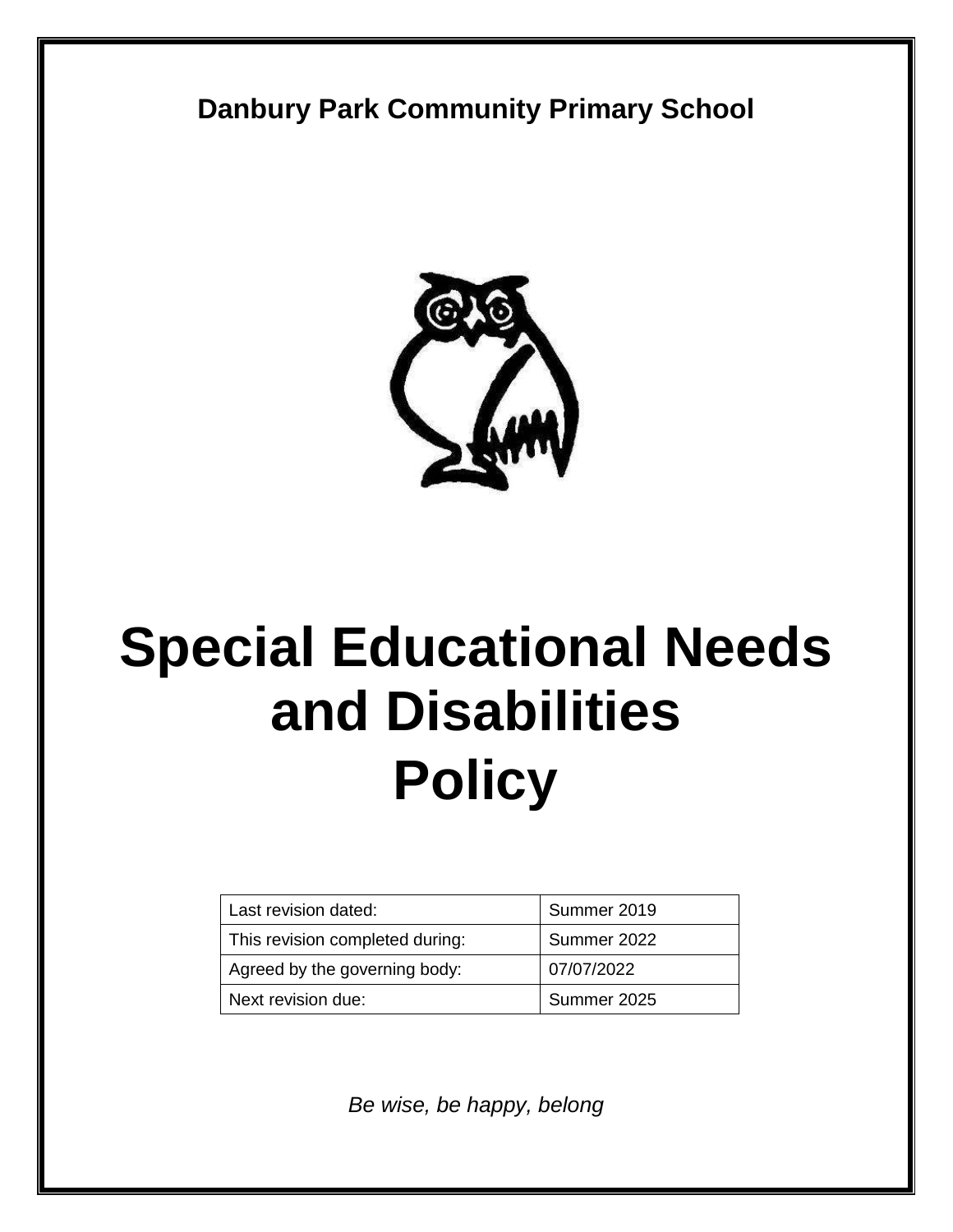

## **Danbury Park Community Primary School Special Educational Needs and Disabilities (SEND) Policy**

#### **1. Introduction**

- 1.1. At Danbury Park School we recognise each pupil as an individual with particular needs and entitlement to a quality educational provision.
- 1.2. This school is an inclusive school, which values the abilities and achievements of all its pupils. We are committed to discovering and providing the best learning conditions for each pupil, promoting personal development in understanding and social maturity alongside peers.
- 1.3. The school has regard to the SEND Code of Practice 0-25 (2015) and the Child and Families Act 2014 when carrying out its duties towards all pupils with Special Educational Needs. All staff share a commitment to providing for Special Educational Needs and Disabilities to the highest standard as set out in the SEND Code of Practice.
- 1.4. We recognise that we must support all pupils to:
	- achieve their best:
	- become confident individuals leading fulfilling lives;
	- make a successful transition into adulthood.
	- (SEND CoP Jan 2015 6.1 p92)
- 1.5. Partnership with parents plays a key role in enabling pupil with SEND to achieve their potential and we ensure that parents are consulted in school decisions for SEND provision for their child. The school recognises that parents hold key information and have knowledge and experience to contribute to the shared view of a pupil's needs and the best way of supporting them. All parents of pupils with SEND are treated as partners and supported to play an active and valued role in their child's educational development.
- 1.6. Pupils with SEND often have a unique knowledge of their own needs and views about how they can be best helped. They are encouraged to participate in all the decisions making processes and contribute to the assessment of their needs, the review and transition processes.
- 1.7. This policy describes the way we meet the need of pupils who experience barriers to their learning, which may relate to sensory or physical impairment, learning difficulties, emotional or social development, or may relate to factors in their environment, including the learning environment they experience in school.
- 1.8. At Danbury Park Community Primary School we aim to identify these needs as they arise and to provide teaching and learning contexts which enable every pupil to achieve to their full potential.
- 1.9. All school policies are interlinked and should be read and informed by all other policies. In particular, the SEND policy is linked to equality, behaviour, anti-bullying, medical and curriculum policies.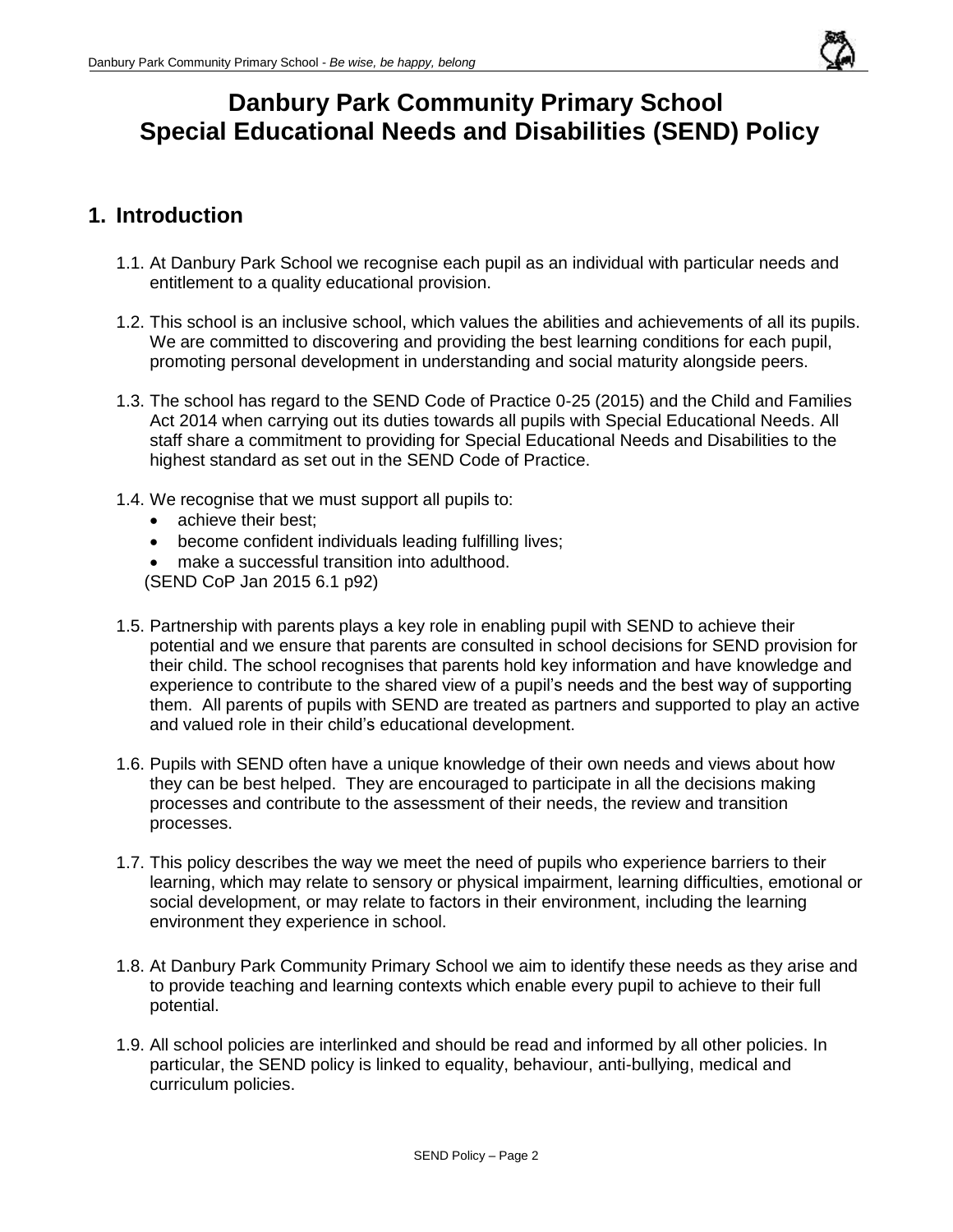- 
- 1.10. We take safeguarding very seriously and all of our policies are developed with a high priority on pupil's safety and in the light of our Child Protection Policy.

#### **2. Aims**

- 2.1. The aims of this policy are to:
	- Provide every possible opportunity to develop the full potential of all pupils by identifying outcomes which focus on raising the aspirations of and expectations for all pupils with SEND and removing identified barriers to learning.
	- Ensure that all pupils have appropriate access to a broad and balanced curriculum, including extra-curricular activities, and where appropriate, full access to the National Curriculum.
	- Ensure that all special educational needs are promptly and consistently identified and the needs of the individual pupil met.
	- Ensure parents are informed of their child's special needs and that there is effective communication between parents/carers so that they can play an active and valued role in their child's education.
	- Create a positive and nurturing whole school environment where all pupils are valued and their self-esteem promoted.
- 2.2. The aims of this policy support the mission statement of our school: **Be Wise, be happy, belong**

#### **3. Objectives**

- 3.1. The objectives of this policy are to:
	- Identify and monitor pupil's individual needs from the earliest possible stage so that appropriate provision can be made and the best possible progress made.
	- Provide full access to the curriculum through "high quality first teaching" and differentiated planning by class teachers, SENCO, and support staff as appropriate.
	- Provide specific input, matched to individual needs, in addition to differentiated classroom provision, for those pupils recorded as having SEND.
	- Ensure that all those who are involved with pupils are aware of the procedures for identifying their needs, supporting and teaching them.
	- Put the views, hopes and aspirations of pupils with SEND and their parents at the centre of the process of assessment, planning, provision and review of how their needs are met through careful and considered one planning.
	- Work in close partnership, where appropriate, with outside agencies to support the needs and provision for pupils with SEND.
	- Ensure that pupils with special educational needs join in with all the activities of the school.
	- Recognise and celebrate achievement, no matter how small.
	- Ensure that all staff have the skills, knowledge and confidence necessary to ensure quality teaching and learning for the pupils they work with, identifying training and support needs where necessary.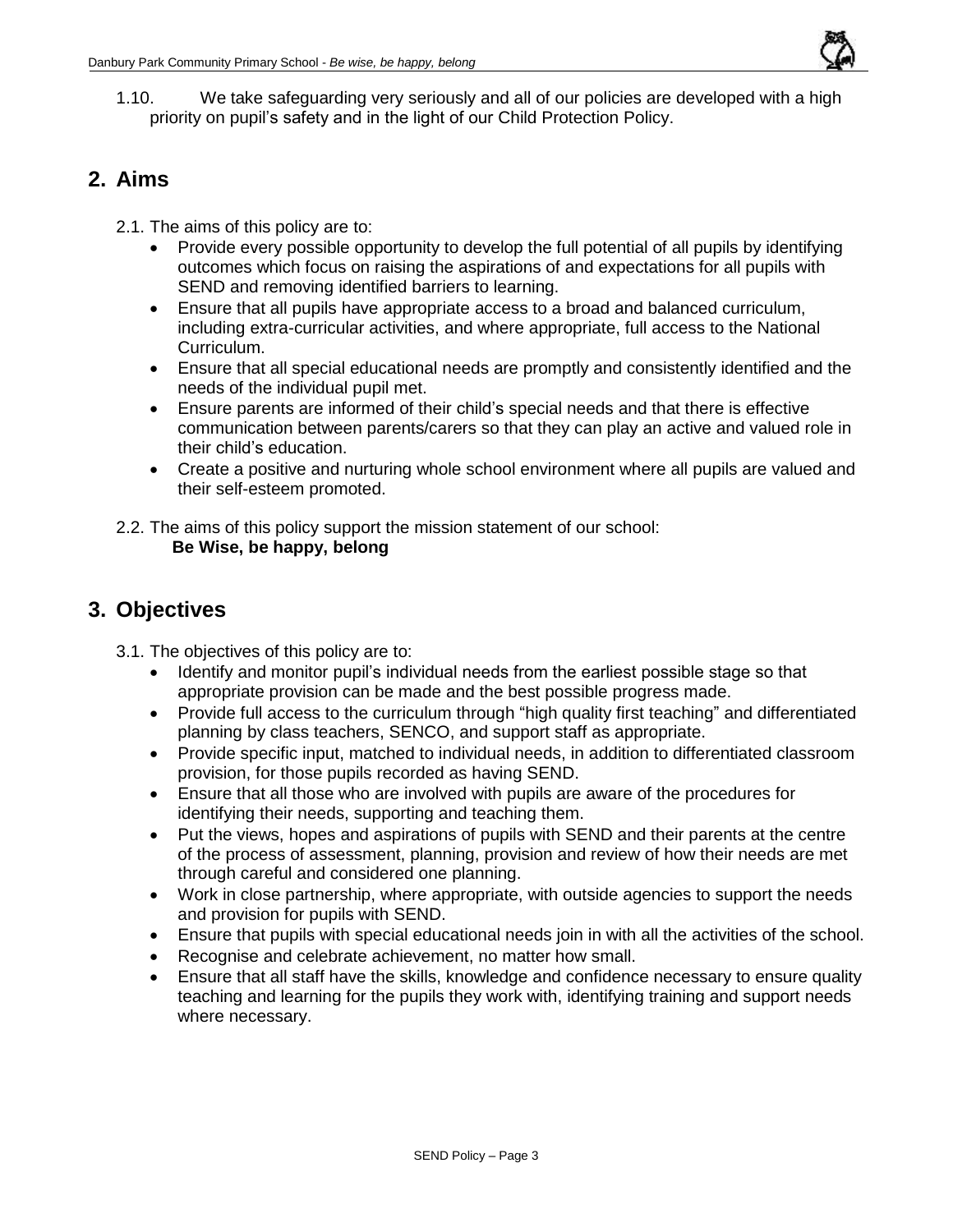

#### **4. Identifications of Special Educational Needs:**

- 4.1. The definition of Special Educational Needs is that pupil or young people with special educational needs have a **learning difficulty or disability** which calls for **special educational provision**, which is 'additional to, and/or different from' those of their peers. All pupil may have special needs at some time in their lives.
- 4.2. A pupil of compulsory school age or a young person has a learning difficulty or disability if they:
	- have a significantly greater difficulty in learning than the majority of others of the same age, or
	- have a disability which prevents or hinders them from making use of facilities of a kind generally provided for others of the same age in mainstream schools. (SEND CoP 2015 p16)
- 4.3. Many children and young people who have SEN may have a disability under the Equality Act 2010, that is '…*a physical or mental impairment which has a long-term and substantial adverse effect on their ability to carry out normal day-to-day activities'*. This definition provides a relatively low threshold and includes more pupils than many realise: '*long-term*' is defined as '*a year or more'* and '*substantial'* is defined as '*more than minor or trivial'*. This definition includes sensory impairments such as those affecting sight or hearing, and long-term health conditions such as asthma, diabetes, epilepsy, and cancer. Children and young people with such conditions do not necessarily have SEN, but there is a significant overlap between disabled pupil and young people and those with SEN. Where a disabled pupil or young person requires special educational provision they will also be covered by the SEN definition. (SEND CoP 2015 p16)
- 4.4. The school follows the guidance contained in the Special Educational Needs Code of Practice (2015). The graduated response, adopted in the school, recognises that there is a continuum of needs. Pupils' needs and requirements may fall within or across four broad areas. These are:
	- Communication and Interaction;
	- Cognition and learning;
	- Social, emotional and mental health;
	- Sensory and/or physical needs.
	- (SEND CoP 2015 p85)
- 4.5. The school will assess each pupil's current levels of attainment on entry in order to ensure that they build upon the pattern of learning and experience already established during the pupil's pre-school years. If the pupil already has an identified SEND, this information may be transferred from the early years setting and the SENCO and the pupil's class teacher will use this information to:
	- Provide starting points for the development of an appropriate curriculum.
	- Identify and focus attention on action to support the pupil within the class.
	- Use the assessment processes to identify any learning difficulties.
	- Ensure observation and frequent assessment provides regular feedback about the pupil's achievement and experiences to form the basis for planning the next steps of the pupil's learning.
	- Actively involve parents in implementing a joint learning approach at home.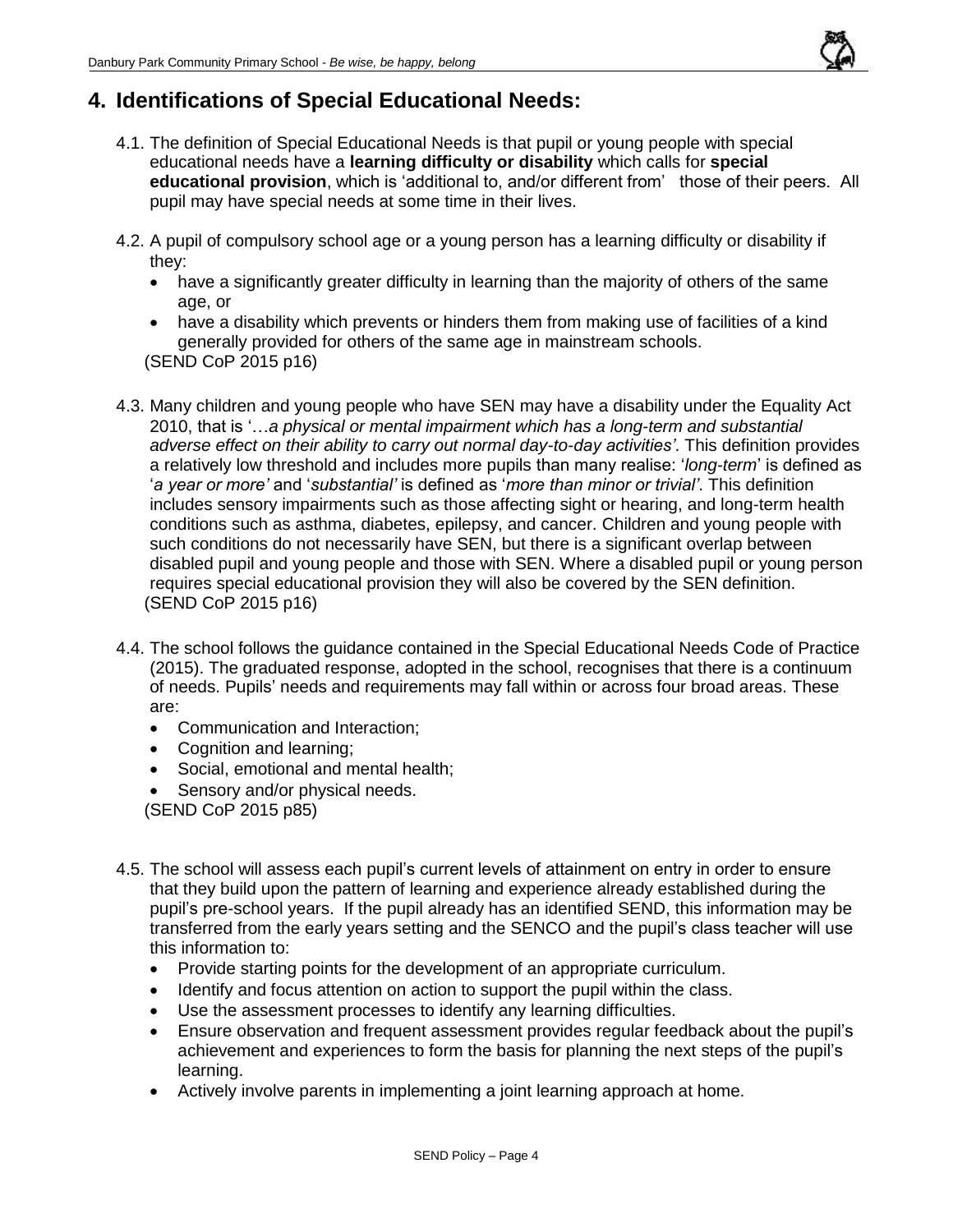

- 4.6. The identification and assessment of the SEN of pupils, whose first language is not English, require particular care. Where there is uncertainty about an individual pupil, teachers look carefully at all aspects of a pupil's performance in different subjects to establish whether the problems they have in the classroom are due to limitations in their command of the language that is used or arise from SEN.
- 4.7. At Danbury Park Community Primary School we identify the needs of pupils by considering the needs of the whole pupil which will include not just the special education needs of the child or young person.
- 4.8. Other areas, not SEN, which may impact on progress and attainment:
	- Disability (the Code of Practice outlines the "*reasonable adjustment*" duty for all settings and schools provided under current Disability Equality legislation – these alone do not constitute SEN );
	- Attendance and Punctuality;
	- Health and Welfare;
	- EAL (English as an Additional Language);
	- Being in receipt of Pupil Premium Grant;
	- Being a Looked After Pupil;
	- Being a pupil of a member of the British armed services.
- 4.9. Behaviour as a single need is not an acceptable way of describing SEN. Any concerns relating to a child or young person's behaviour is an underlying response to a need.

## **5. A Graduated Approach - Wave One**

- 5.1. Early identification is vital. Implicit in the concept of 'high quality teaching' is the use of the "Ordinarily Available" guidance, alongside the "Provision Guidance Toolkit" (Essex County Council Psychology Service) to assist in the first stage of the 'Assess, Plan, Do, Review' Cycle.
- 5.2. High quality teaching is the essential foundation of all teaching, assessment and intervention and it:
	- Seeks to engage and support the learning of all children and young people;
	- Builds on pupils' prior learning and responds appropriately to the 'pupil voice';
	- Builds from the skilful design of learning;
	- Is construed as children and young people progressing in their learning;
	- Involves a curriculum that is methodically constructed and renewed to deliver small and efficient steps of progression.
- 5.3. We believe that additional intervention and support cannot compensate for a lack of high quality teaching.
- 5.4. The following procedures are in place to identify pupils with special educational needs:
	- Continuous assessment is undertaken by all teachers and assessment data is entered in to *Target Tracker* every term. Progress is monitored by class teachers, Subject Leaders, SENCO, Key Stage Leaders and Headteacher.
	- Any teacher or parent/carer concerns can be discussed at our parent teacher consultation evenings or at any mutually convenient time.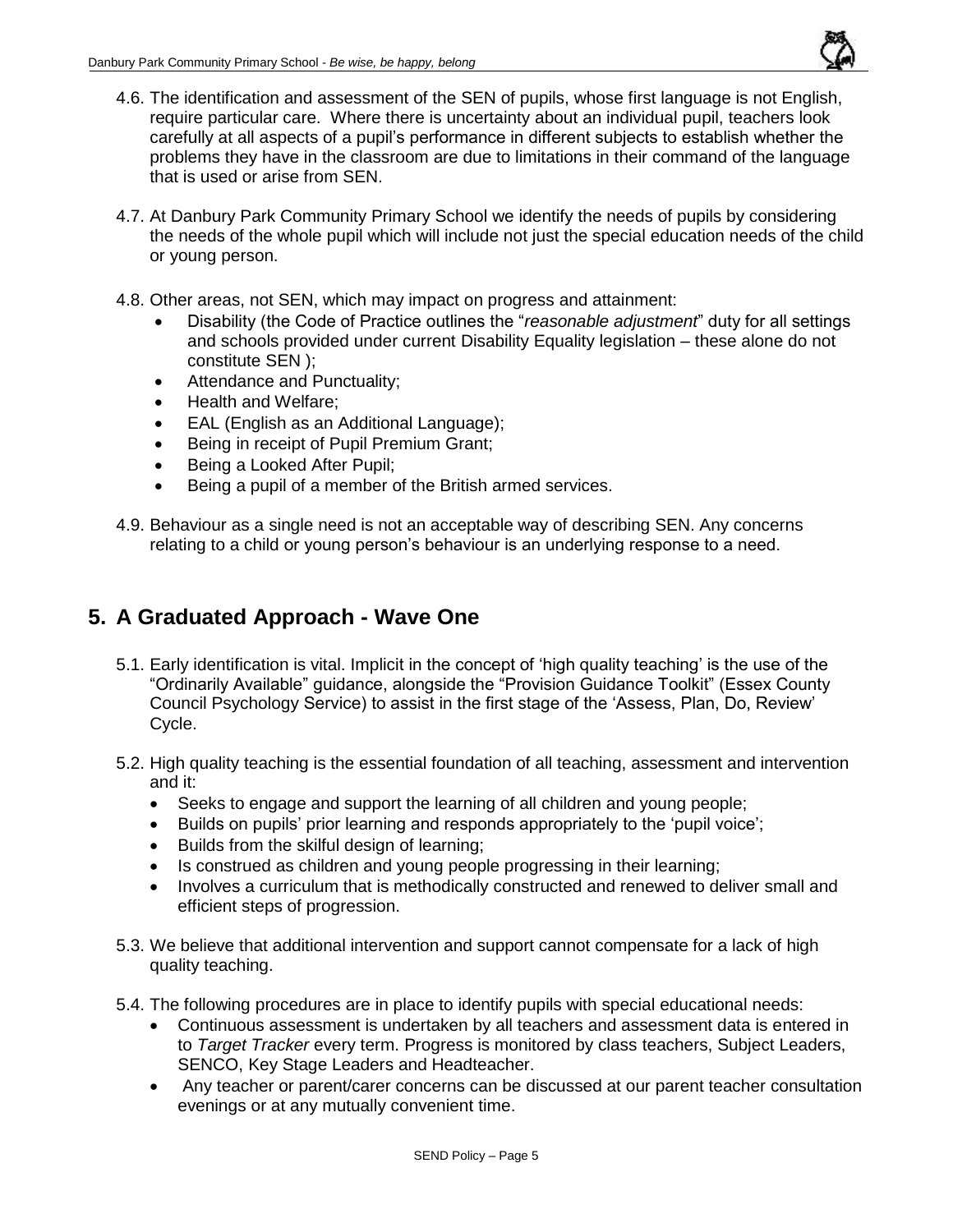

- 5.5. Those pupils, at risk of not making expected progress, will be identified on the class Provision Map which details focused support interventions and is monitored termly by the Class Teacher, SENCO and Senior Leadership Team. This is referred to as Wave One.
- 5.6. The teacher remains responsible and accountable for the progress of the pupils in their class, including where pupils access support from learning support assistants or specialist staff.

## **6. SEN Support (Additional Educational Needs) - Wave Two**

- 6.1. If class based strategies and targeted group interventions continue not to be effective and pupil progress continues to be a cause for concern and/or the pupil is working significantly below national age related expected levels, it may be necessary to consider whether the pupil may have special educational needs.
- 6.2. The triggers for intervention through SEN Support will be concern underpinned by evidence about a pupil, who despite receiving differentiated learning opportunities makes:
	- Little or no progress even when teaching approaches are targeted particularly in a pupil's identified area of weakness;
	- Is working significantly below age related expectations in specified areas of the curriculum, especially English and Maths;
	- Presents persistent emotional or behavioural difficulties which are not helped by the support to remove barriers to learning and behaviour management strategies and discipline approaches usually employed in the school;
	- Has sensory or physical problems and continues to make little or no progress despite the provision of specialist equipment;
	- Has communication/social and/or interaction difficulties and continues to make little or no progress despite the provision of a differentiated curriculum.
- 6.3. When a pupil is identified as having SEN the school provides Wave Two Interventions, that are additional to and different from those provided as part of the school's usual differentiated curriculum and strategies. The teacher remains responsible for working with the pupil daily and for planning and for overseeing/delivering an individualised programme.
- 6.4. At this stage, parents will be informed that their pupil will be added to the School's SEN Register and both an annual One Page Profile and a termly One Plan, identifying specific outcomes and the provision in place will be created and shared with parents. The Class Teacher, SENCO and parents will decide on the action needed to help the pupil to progress.

This may include:

- Different learning materials or special equipment;
- Group or individual implementation of support and interventions;
- Staff development and training to introduce more effective strategies;
- Access to Local Authority support services for advice on strategies and equipment.

Parents and their child's views are central to any decisions and actions taken and therefore they will always be considered, consulted and kept informed of planning and informed of outcomes and next steps.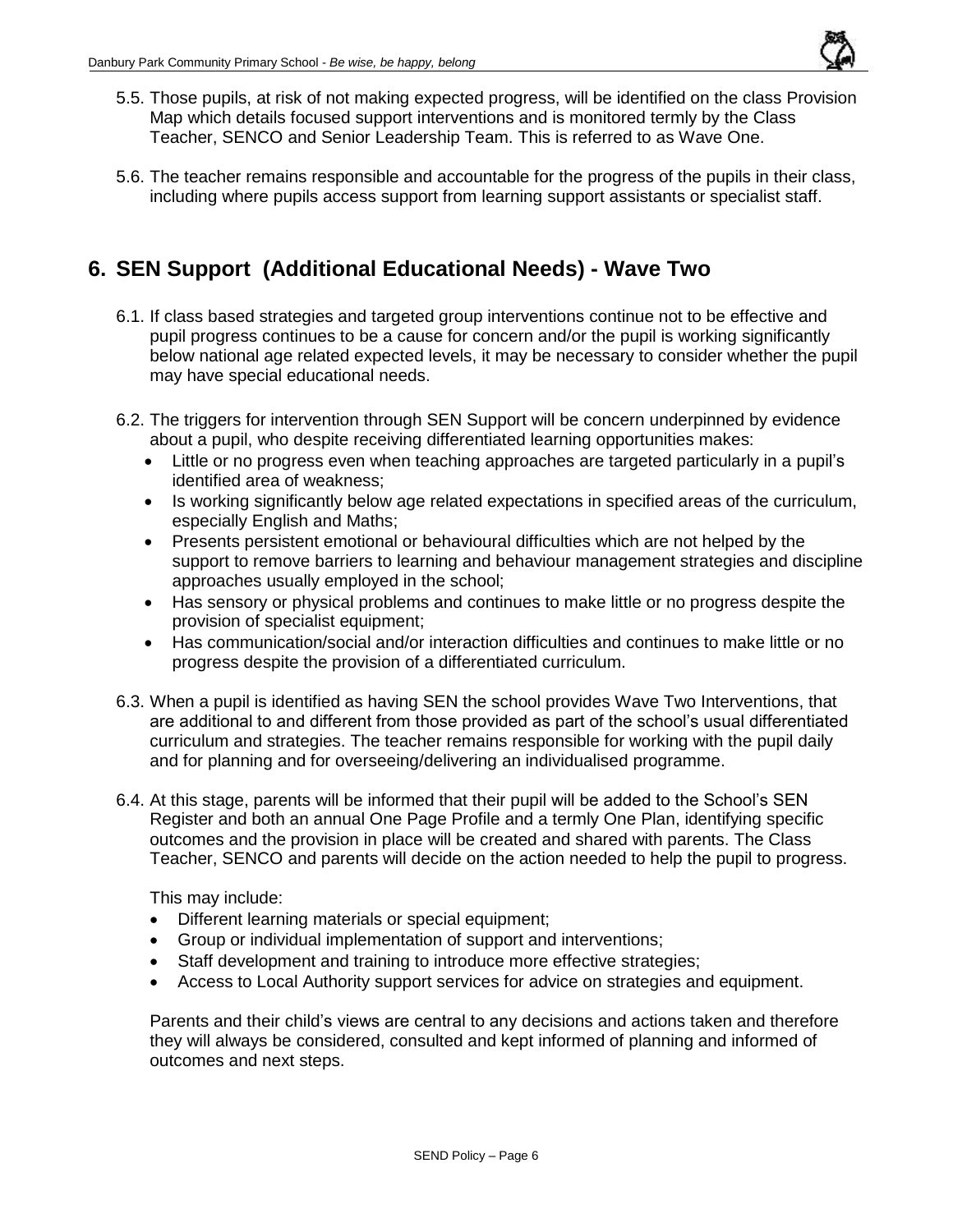

- 6.5. In some cases outside professionals from health or social services may already be involved with the pupil. Where these professionals have not already been working with the school staff, the SENCO may deem it necessary to contact them if the parents agree.
- 6.6. From this stage forward the pupil is formally recorded as being on the school's SEND Register.
- 6.7. The Class Teacher will remain responsible for ensuring the planning and delivering of any agreed support/interventions with the LSA as outlined in the individual pupil's One Plan.
- 6.8. Where appropriate, the SENCO will support in any further assessment or referral of the pupil, assisting in planning future support for them in discussion with colleagues and monitoring the action taken.

#### **7. SEN Support (Complex Needs) – Wave Three**

- 7.1. If school has evidence that a pupil is making insufficient progress despite significant support and intervention at SEN support, we may seek further advice and support from outside agencies. If not already actioned, a referral can be made to the relevant agency by the SENCO. Parents' views and their permission will be sought if a referral is agreed.
- 7.2. An initial consultation via telephone will determine whether external support services will provide verbal advice or a visit school to observe and/or work with the pupil.
- 7.3. These agencies, which may include professionals from health, social services, support services or the education psychological service will be invited to contribute to the monitoring and review progress.
- 7.4. When school seeks the help of external support services, those services will seek the pupil's records and at least three cycles of assess, plan, do, review, seen within Provision Maps and the pupil's One Plans in order to establish which strategies have previously been employed and which targets have been set and achieved. The external specialist may act in an advisory capacity, or provide additional specialist assessment or be involved in teaching the pupil directly. This will set out fresh strategies for supporting the pupil's progress and these will be recorded on the pupil's One Plan, implemented and progress tracked all of which continues to be the responsibility of the Class Teacher.
- 7.5. The One Planning document will only record that **which is additional to, or different from**, the differentiated curriculum and will focus upon up to five individual outcomes that match the pupil's needs. The One Planning document will be reviewed termly and parents' views on their pupil's progress will be sought. Wherever possible, the pupil will also take part in the review process and be involved in setting the targets.

#### **8. Statutory Assessment of Special Educational Needs – Education Health Care Plan (EHCP)**

8.1. Statutory assessment involves consideration by the Local Authority, working collaboratively with parents, the pupil's school and, as appropriate, other agencies, as to whether a statutory assessment of the pupil's Special Educational Needs is necessary.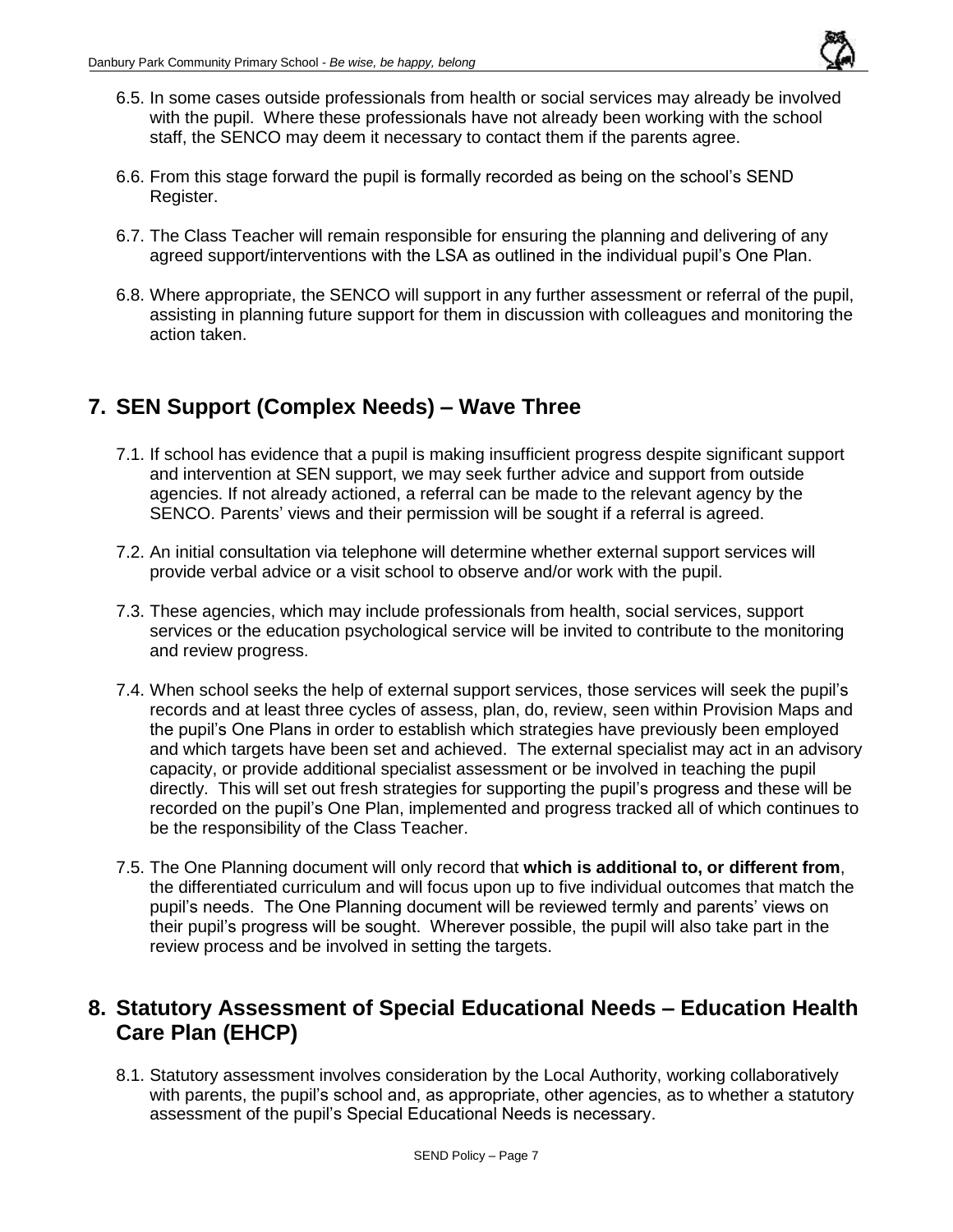

- 8.2. A pupil will be brought to the Local Authority's attention as possibly requiring an assessment through a request by the school, by the parent or a referral by another agency. Where the evidence presented to the Local Authority suggests that the pupil's learning difficulties have not responded to relevant and purposeful measures, taken by the school and external specialist and may call for special educational provision which cannot reasonably be provided within the resources normally available to mainstream schools, the Local Authority will consider the information available and decide whether to carry out an EHCP assessment (within 6 weeks of request).
- 8.3. If the Local Authority decide to carry out an assessment they will allocate an EHC Coordinator (EHCCO) who will liaise with school, family and request advice from the relevant professionals involved with the pupil. The EHCCO will arrange a meeting of all relevant persons to agree needs, outcomes and provision and discuss whether an EHC plan is needed to provide these. The Local Authority will decide whether to issue a draft EHC plan and if so will send it to parents for consultation (within 16 weeks of request). The Local Authority will issue a final EHC plan, which will name the school the pupil is to attend (within 20 weeks of request).
- 8.4. The Local Authority will need information about the pupil's progress over time and will also need documentation in relation to the pupil's SEN and any action taken to deal with those needs, including any resources or special arrangements put in place. The school will provide this evidence through the "assess, plan, do, review" cycle. This information may include:
	- One Planning documents which evidence the "assess, plan, do, review" cycles.
	- The pupil's health including the pupil's medical history where relevant.
	- Records of progress against age expectations in English and Maths.
	- Educational and other assessments, for example from an Advisory Specialist or an Educational Psychologist.
	- One Planning documents which evidence the views of the parents and of the pupil.
	- Involvement of other professionals such as Health, Social Services or Education Wealth Service.
- 8.5. The decision to proceed with an assessment is the Local Authority's and not all pupil recommended for statutory assessment receive an Education Health Care Plan. Parents have the right to appeal directly against the decision to a SEN and Disability Tribunal.
- 8.6. All EHCPs must be reviewed annually with the parents, the pupils, the Local Authority, the school and professionals involved. At the meeting all persons involved are invited to consider whether any amendments need to be made to the description of the pupil's needs and aspirations. The Annual Review should focus on what the pupil has achieved, in school and in the wider community as well as on any barriers to learning that need to be resolved.

## **9. Criteria for exiting the SEN Register**

- 9.1. After evidence of:
	- Good progress against their outcomes/targets after carefully targeted intervention/support and/or
	- A significantly narrowing of the gap between individual progress and expected progress and/or
	- An assessment by an external agency showing their attainment to be at age related expectations,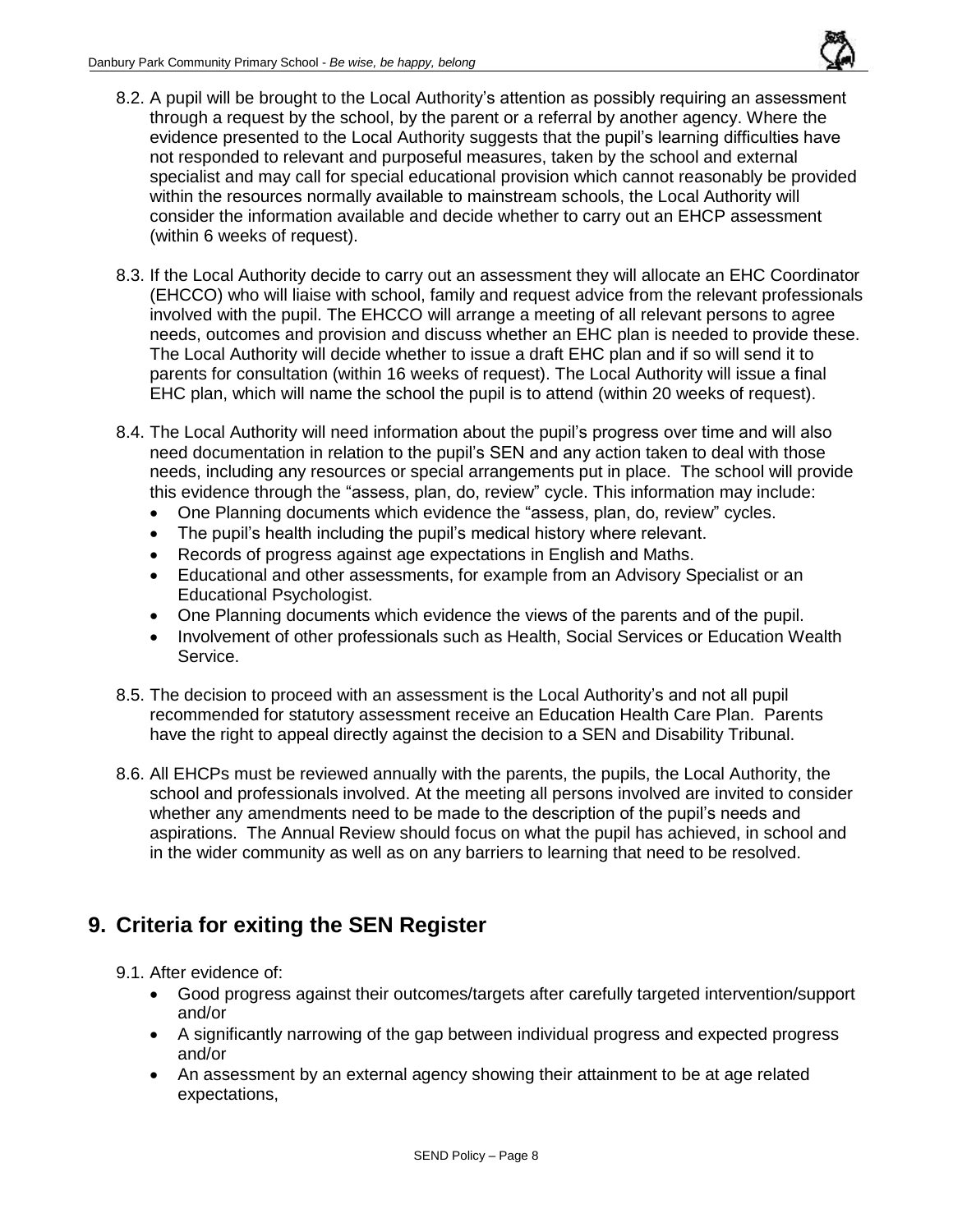

then the pupil will be removed from the SEN Register at SEN support. Parents and the pupil will be involved in this process. The pupil will be on the Monitoring Register and will continue to be monitored to ensure expected progress is made.

## **10. Supporting Pupils and Families**

- 10.1. A "SEND Information Report" is published on our school website: <http://www.danburypark.essex.sch.uk/policies/> as required by the SEND Code of Practice 2015. The SEND Information Report is updated regularly to reflect adjustments to personnel and provision.
- 10.2. The Essex Local Offer is available from the website: [http://www.essexlocaloffer.org.uk/.](http://www.essexlocaloffer.org.uk/)

The purpose of the local offer is to enable parents and young people to see more clearly what services are available in their area and how to access them. It includes provision from birth to 25, across education, health and social care.

#### **11. External agencies**

- 11.1. Close links are maintained with the Local Authority support services and health agencies in order to ensure that the school makes appropriate provision for pupil with special educational needs. Where it is necessary to contact outside agencies, the SENCO will make the necessary arrangements after discussion with parents/carers. These agencies include:
	- Educational Psychologist;
	- Learning Difficulties and Disabilities team;
	- Physical and Neurological Impairment Team;
	- Speech and Language Communication Team;
	- Social, Emotional and Mental Health Team;
	- Autism and Social Communication Team;
	- Counselling agencies
	- Health agencies Paediatricians, Physiotherapists, Occupational Therapists, Speech and Language Therapists and
	- LA Inclusion Partner.

Any or all of these may be involved in the 'assess, plan, do, review' process.

#### **12. Access to the Learning Environment, Curriculum and Statutory Assessments**

- 12.1. The school has experience in supporting pupils with a variety of medical, physical and neurological needs. The Wellbeing Room is equipped with additional materials and individuals/ small groups of pupils are able to use the room at appropriate times.
- 12.2. Disabled toilet facilities are available. Steps and possible problem areas are marked with high visibility tape or paint. Key members of staff have undertaken accredited First Aid training.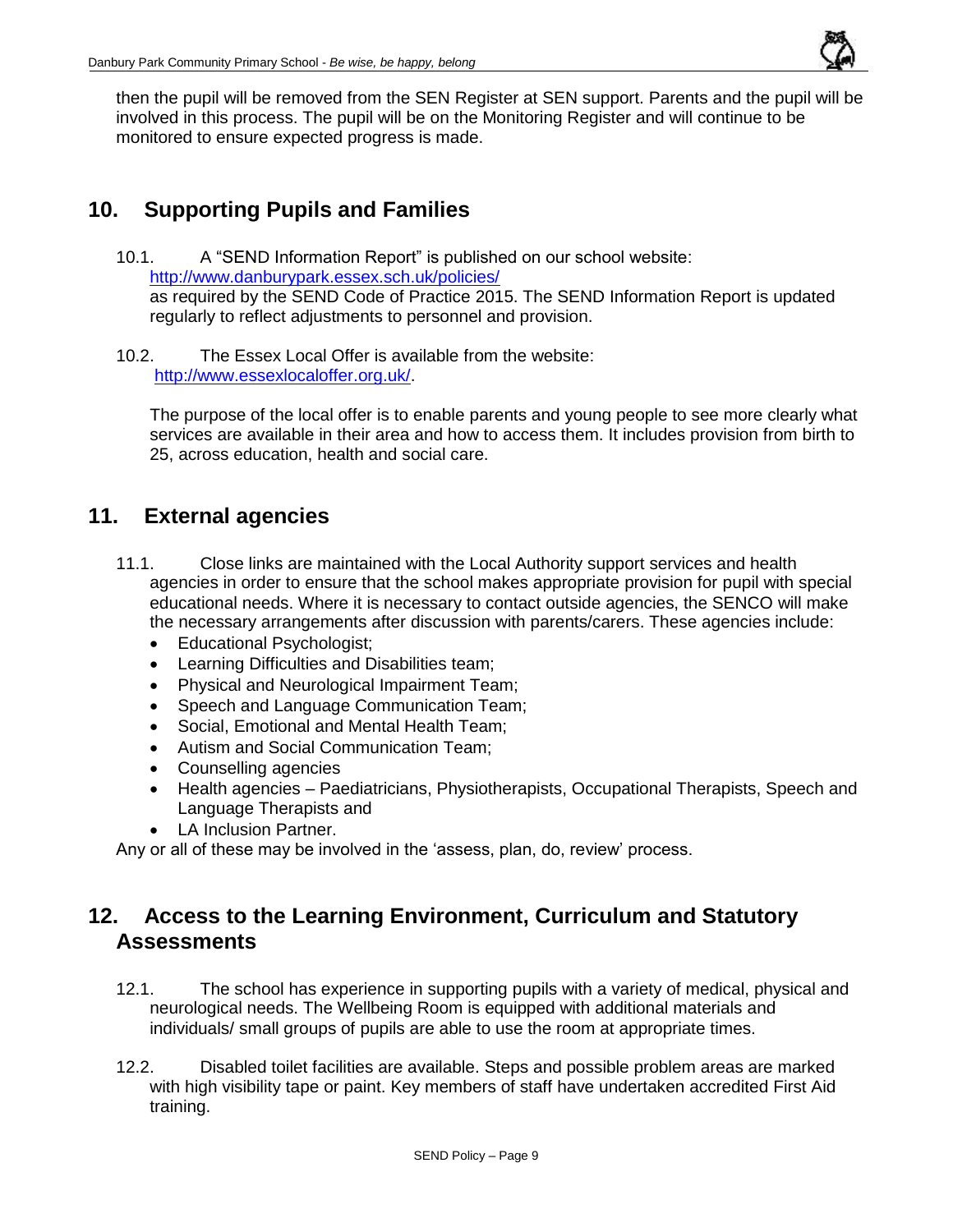

- 12.3. All our classrooms are inclusion-friendly. We aim to teach in ways that support pupils who have difficulties and disabilities such as dyslexia or dyspraxia or who are on the autism spectrum, for example. This is good practice to support all pupils but is vital for those who particularly need it. All our pupils have full access to the same curriculum and we recognise achievement and expertise in all curricular areas. As part of normal class differentiation, curriculum content and ideas can be simplified and made more accessible by using visual, tactile and concrete resources.
- 12.4. All pupils have equal access to before school, lunchtime and after school clubs which develop engagement with the wider curriculum. Where necessary, we accommodate and adapt to meet the physical and learning needs of our pupils. Class educational visits are part of our curriculum and we aim for all pupils to benefit from them. Educational visits are discussed fully with parents and no pupil is excluded from a trip because of SEN, disability or medical needs.
- 12.5. Some pupils with specific needs may need specific access arrangements so that they can take part in statutory assessments. All additional arrangements are in accordance with Standards & Testing Agency (STA) guidance. Liaison with the Head teacher and the SENCo is undertaken where a class teacher feels that additional arrangements for these assessments are required.

## **13. Transition to new Class, Key Stage and from/to another School**

- 13.1. We endeavour to ensure that all transfers between schools are planned and supported to ensure successful outcomes for the pupil.
- 13.2. We collaborate with all other support services and agencies involved with the pupil and with parents, and where appropriate, make joint planning arrangements. This may include:
	- Additional meetings for the parent with the new teacher;
	- Additional visits to the classroom environment in order to identify key features;
	- Opportunities to take photographs of key people and places in order to make a transition as smooth as possible.
- 13.3. Transitions reviews for Year 6 pupils are held, where possible, in the Summer Term of Year 5 or Autumn Term of Year 6. The SENCO of the secondary placement is invited to attend Annual Reviews, transitions reviews and other One Planning Meetings. Additional transition arrangements may be made at these reviews e.g. extra visits, visits to school by key personnel from secondary placement, travel training etc.

## **14. Supporting Pupils with Medical Needs**

- 14.1. Danbury Park Community Primary School recognises that pupils at school with medical conditions should have full access to the curriculum, including educational visits and physical education. Some pupil with medical conditions may also have a physical disability and where this is the case the school will comply with its duties under the Equality Act 2010.
- 14.2. The school follows the guidance given by the Department for Education. The Supporting Pupils at School with Medical Conditions document as well as the school's policy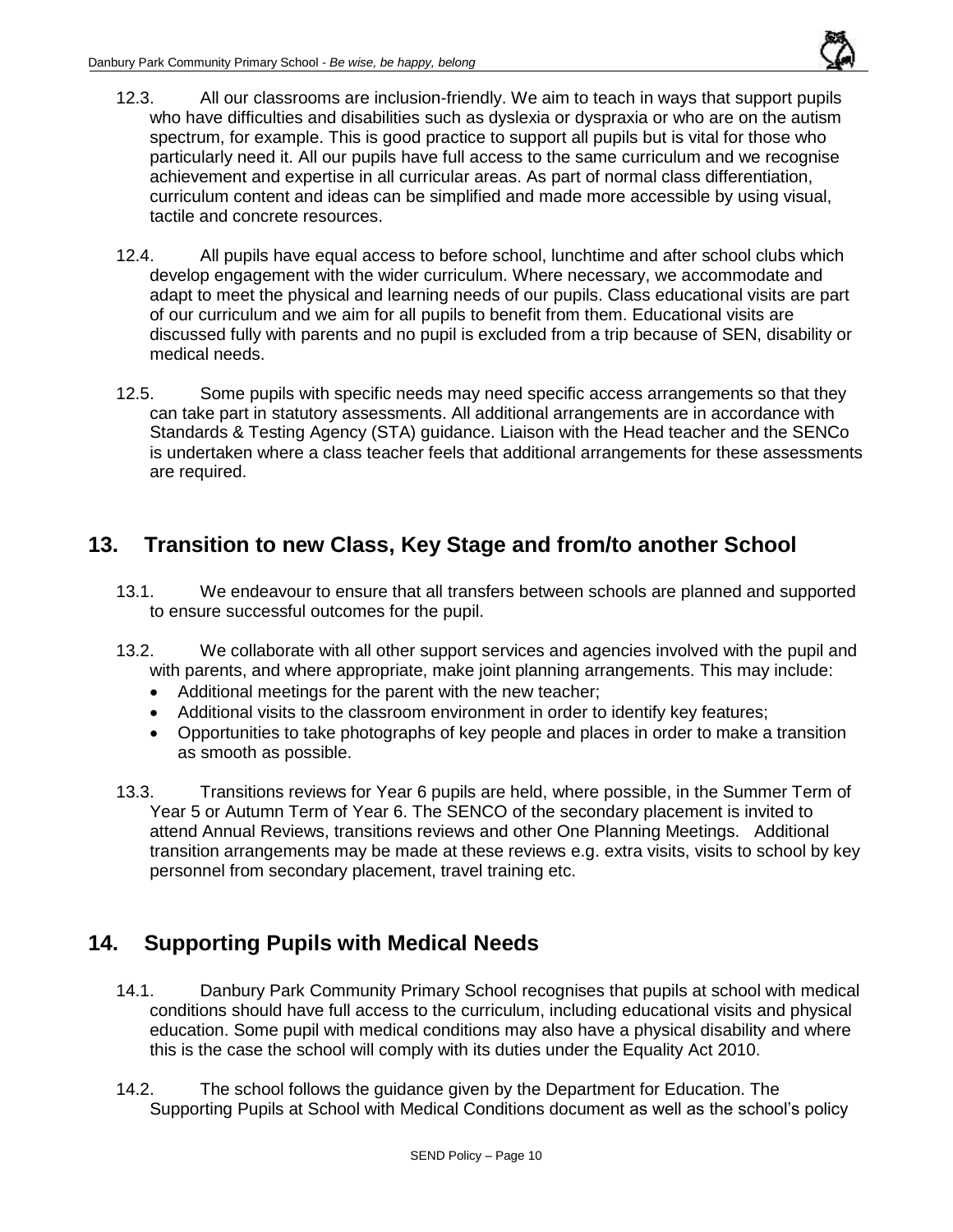

are kept alongside this policy to provide a management strategy to fully support the needs of all staff, pupils and parents.

14.3. Some pupils with special educational needs may have an Education, Health and Care Plan which brings together health and social care needs, as well as their special educational provision and the SEND Code of Practice (2015) is followed.

## **15. Training and Resources**

- 15.1. Through the monitoring and evaluating of our provision, the SENCO and the Headteacher identify any particular professional development needs of the staff. Where appropriate, this is linked closely to the School's Improvement and Development Plan and/or performance management objectives.
- 15.2. All teachers and support staff undertake induction on taking up a post and this includes a meeting with the SENCO to explain the systems and structures in place around the school's SEND provisions and practice and to discuss the needs of individual pupils.
- 15.3. The SENCO also co-ordinates and contributes to any whole staff specific training on new SEN initiatives and guidance.
- 15.4. The SENCO regularly attends network meetings and relevant training in order to keep up to date with local and national updates in SEND and disseminates the details to the staff as appropriate.

#### **16. Roles and responsibilities**

16.1. Our Special Education Needs and Disabilities Co-ordinator is: **Mrs Katishe Macey (B.A Hons, NASEN Award for SENCO 2018) Telephone: 01245 224 994**

Mrs Macey is a member of the School Leadership Team.

- 16.2. The school governor with SEND responsibility is: **Mrs Katherine Moulding**
- 16.3. The headteacher, **Mrs Carol Gooding**, together with the governing body has overall responsibility for the Special Education Needs and Disabilities.
- 16.4. Provision for pupils with SEND is a matter for the whole school. All teachers are teachers of pupils with SEND, therefore teaching such pupils through "high quality first teaching" is a whole school responsibility.
- 16.5. The SENCO is responsible for co-ordinating the provision of special educational needs, throughout the school, in line with recommendations in the SEN code of practice 2015. This involves:
	- Overseeing the day to day operation of this policy;
	- Co-ordinating provision for and managing of the responses to pupil's special needs;
	- Advising on the graduated approach to providing SEND support;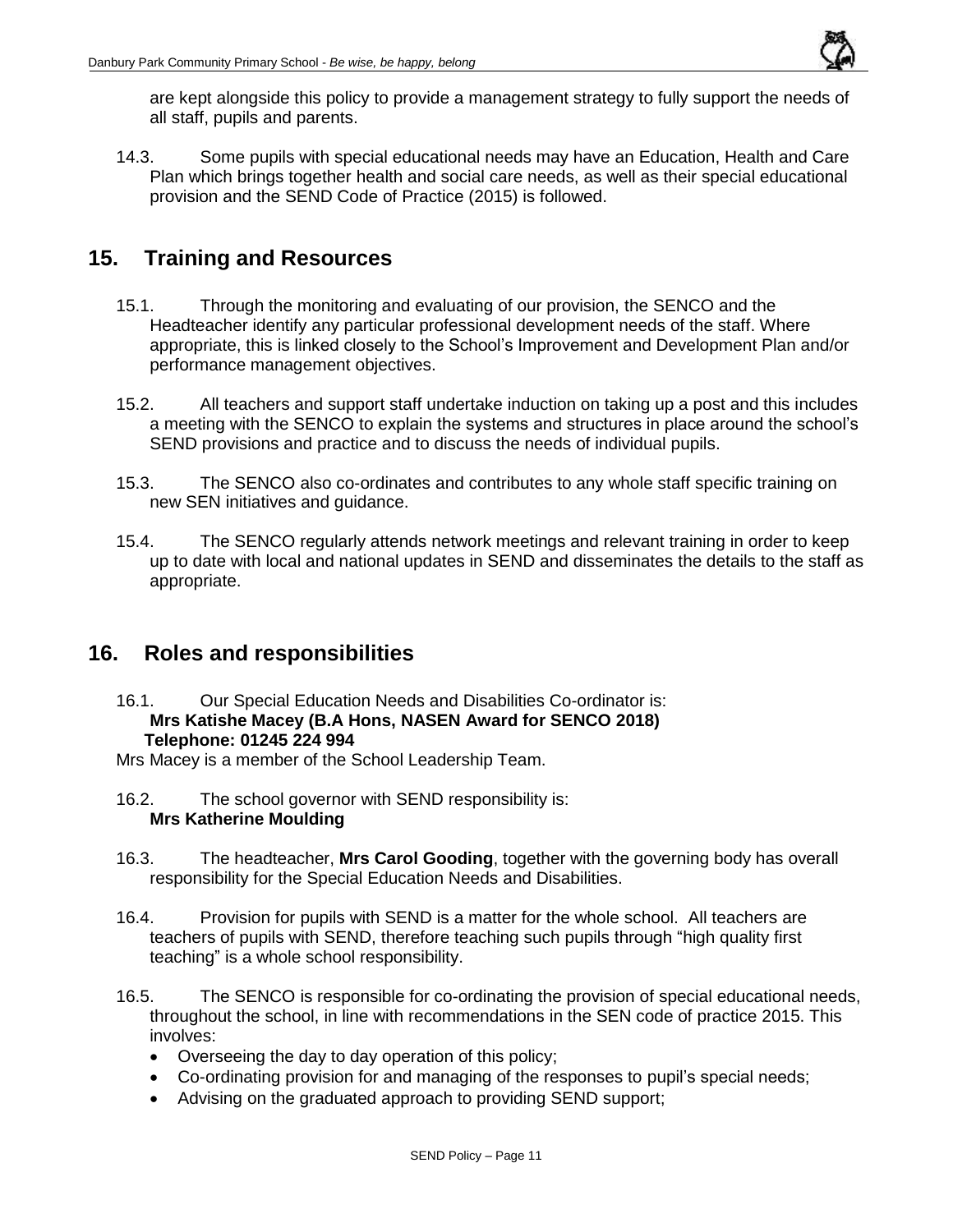

- Liaising with the designated teacher where a "looked after" pupil has SEND or medical needs;
- Liaising with and advising teachers;
- Managing a team of SEND learning support assistants;
- Maintaining of resources and a range of teaching materials to enable appropriate provision to be made;
- Overseeing the records of all pupils with SEND and maintaining the SEND register;
- Liaising with parents/carers of pupils with SEND in conjunction the class teachers;
- Liaising with external agencies;
- On-going monitoring and evaluation of the SEND provision;
- Contributing to the continuing professional development of staff.
- 16.6. It is the statutory duty of governors to ensure the school follows its responsibilities to meet the needs of pupil with SEND following the requirements of the Code of Practice (2015). The SENCO and the named governor with responsibility for SEND hold termly meetings. The named governor reports termly to the governing body.

## **17. SEND Records and Personal Information**

- 17.1. Danbury Park Community Primary School collects and uses personal information about staff, pupils, parents and other individuals who come into contact with the school. This information is gathered in order to enable it to provide education and other associated functions. In addition, there may be a legal requirement to collect and use information to ensure that the school complies with its statutory obligations.
- 17.2. Copies of SEND paperwork will be kept in accordance with the Data Protection Policy.
- 17.3. Copies of One Page Profiles, One Planning Documents, Provision Maps, External Agency reports and EHC plans will be kept by:
	- The class teacher in a secure place within the classroom or securely in the school's cloud,
	- The SENCO in a locked cupboard in the SEND office and
	- The school office in the pupil's individual file in a locked cupboard.

#### **18. Complaints**

- 18.1. At Danbury Park Community Primary School we welcome feedback and enquiries from anyone about any matter relating to our school. This may be from pupils, parents, visitors and members of our community. In practice this dialogue is continuous, sometimes directly and also indirectly.
- 18.2. It is natural that from time to time pupils, parents, visitors and members of the community may have concerns or complaints and the school has in place set procedures for dealing with these.
- 18.3. If all the normal channels via the class teacher, SENCO and Headteacher have failed to satisfy parents as to the provision made for their pupil at school, the formal procedure for complaint is laid out in the School's Concerns and Complaints Policy, a copy of which can be obtained from the school website or from the School Office.